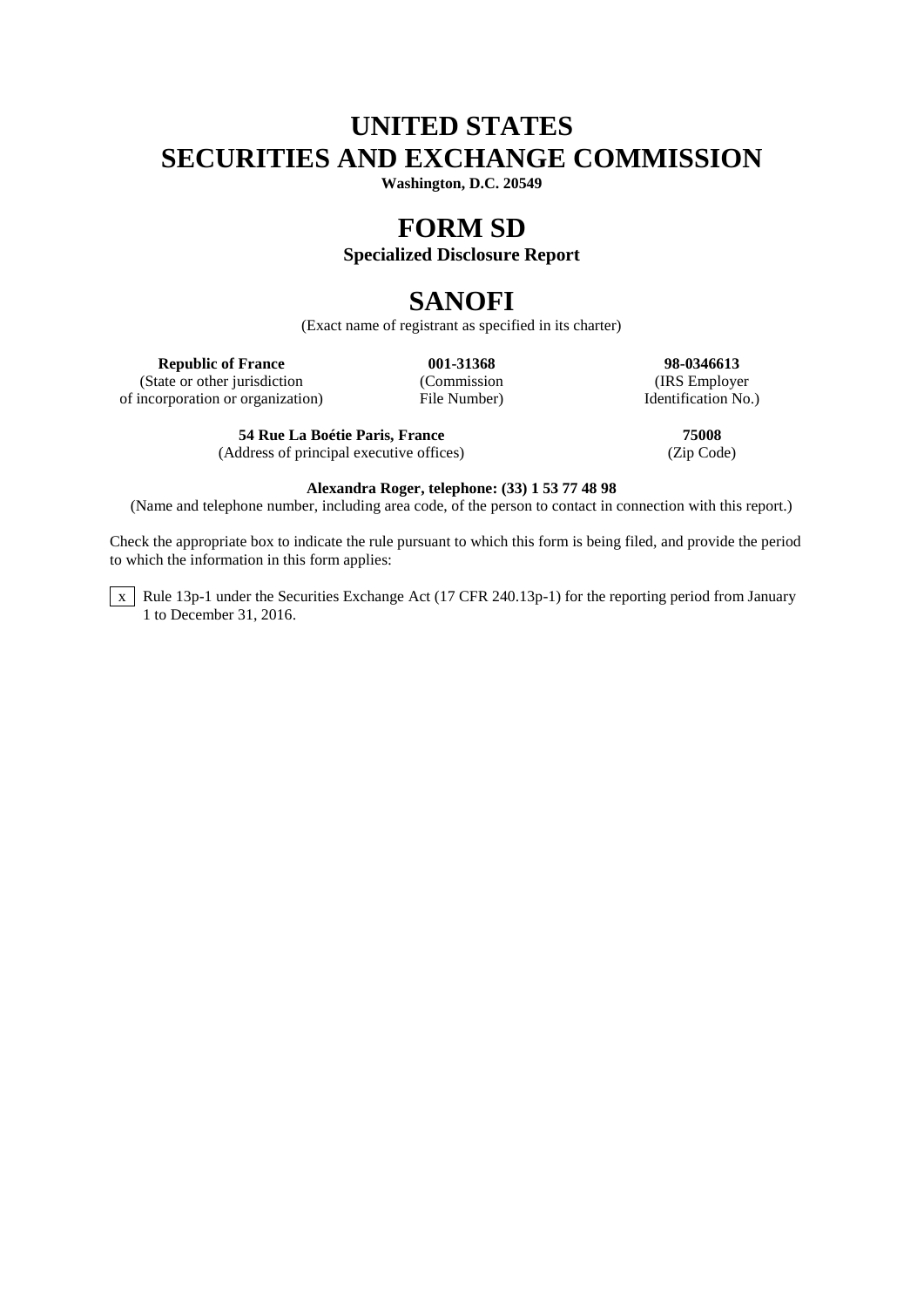### **Section 1 – Conflict Minerals Disclosure**

#### **Item 1.01 Conflict Minerals Disclosure and Report**

#### **Conflict Minerals Disclosure**

Sanofi (including its consolidated subsidiaries, the "*Company*") is filing this Form SD pursuant to Rule 13p-1 under the Securities Exchange Act of 1934 for the reporting period from January 1, 2016 to December 31, 2016 (the "*Reporting Period*").

Rule 13p-1, through Form SD, requires the disclosure of certain information if a company manufactures or contracts to manufacture products for which certain "conflict minerals" (as defined below) are necessary to the functionality or production of such products. Form SD defines "*conflict minerals*" as: (i)(a) columbite-tantalite, (b) cassiterite, (c) gold and (d) wolframite, or their derivatives, which are currently limited to tantalum, tin and tungsten; or (ii) any other mineral or its derivatives determined by the U.S. Secretary of State to be financing conflict in the Democratic Republic of the Congo or an "adjoining country," as such term is defined in Form SD (collectively, the "*Covered Countries*").

The Company's operations may at times manufacture, or contract to manufacture, products for which conflict minerals are necessary to the functionality or production of those products (collectively, the "*products*").

#### *Reasonable Country of Origin Inquiry*

As required by Form SD, the Company has conducted a good faith reasonable country of origin inquiry ("*RCOI*") regarding the conflict minerals included in its products during the Reporting Period, which the Company refers to as the "*Subject Minerals*," to determine whether any such Subject Minerals originated in the Covered Countries and/or whether any of the Subject Minerals were from recycled or scrap sources, in accordance with Form SD and related guidance provided by the Securities and Exchange Commission ("*SEC*").

The results of the Company's RCOI regarding the Subject Minerals are set out below.

The Company's global supply chain is complex. In the course of its business operations, the Company may purchase materials and components containing conflict minerals. These materials and components may, in turn, be included in the Company's products. Because the Company does not purchase conflict minerals directly from mines, smelters or refiners, there are many third parties in the supply chain between the Company and the original sources of conflict minerals. As a result, the Company relies on its direct suppliers of materials to provide information regarding the origin of any conflict minerals that are included in their products.

The Company's procurement and industrial affairs departments worked together to search the Company's data base to identify where Subject Minerals were used in its products. As a result of this process, the Company identified a small number of suppliers of materials that provided materials or components containing Subject Minerals (collectively, the "*Covered Suppliers*"). The Company put in place a consultation of the Covered Suppliers to confirm whether the Subject Minerals contained in the materials or components come from Covered Countries. The Company inventoried the responses received from the Covered Suppliers.

No evidence of Covered Country origin has resulted from the RCOI process described above. The Company has no reason to believe that the Subject Minerals contained in its products during the Reporting Period may have originated in the Covered Countries.

As required by Form SD, the disclosure contained in this Form SD regarding the Company's RCOI is available on the Company's website located at http://www.sanofi.com. The content on, or accessible through,